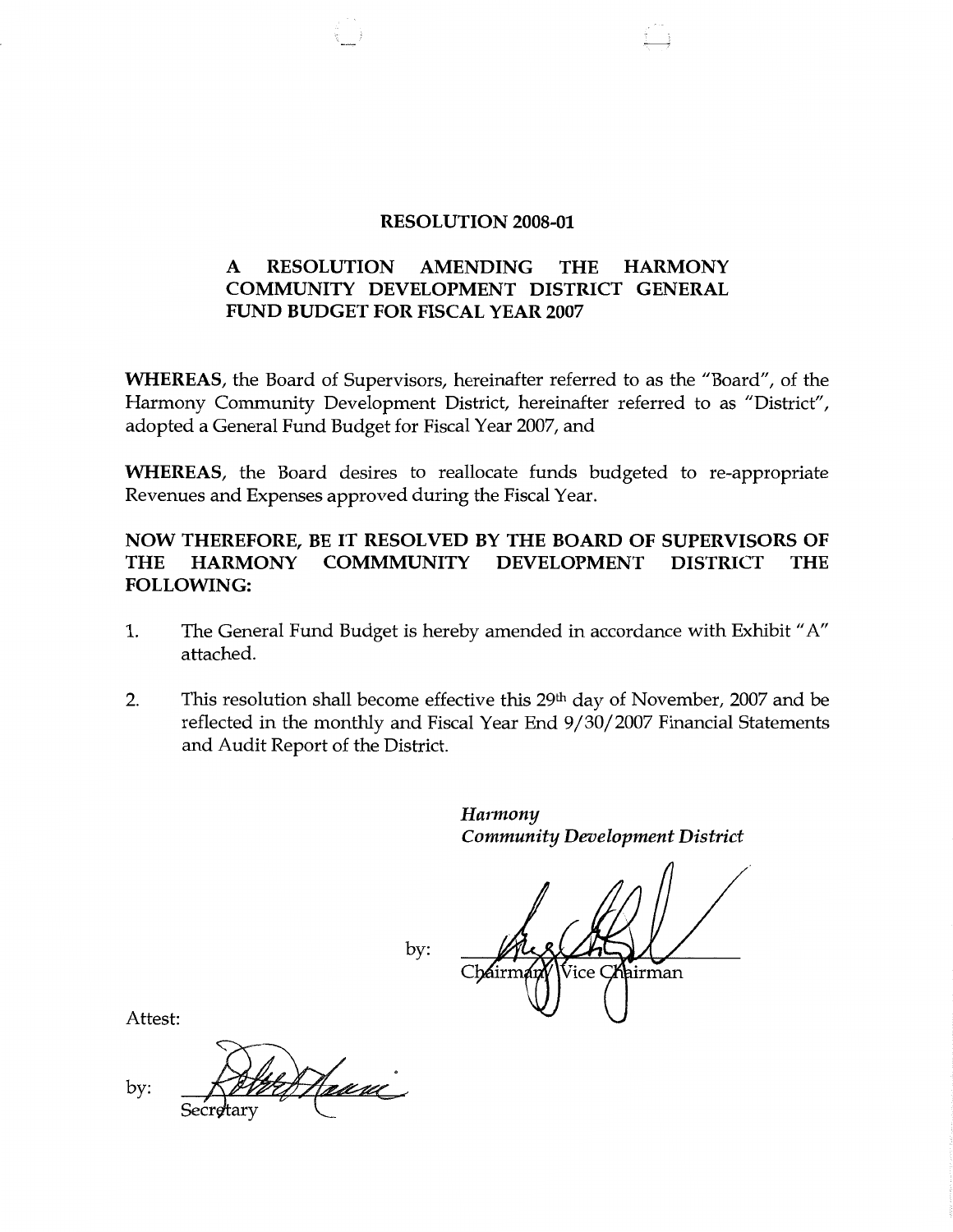#### **HARMONY COD GENERAL FUND FY 2007 BUDGET AMENDMENT EXHIBIT A**

 $1 - 3$ 

 $\frac{1}{2}$  ,  $\frac{1}{2}$ 

|                                                                   | <b>ANNUAL ADOPTED</b><br><b>BUDGET</b> | YEAR TO DATE<br><b>ACTUAL</b> | <b>YTD BUDGET VS.</b><br><b>ACTUAL</b><br><b>VARIANCE</b><br><b>FAVORABLE</b><br>(UNFAVORABLE) | <b>PROPOSED</b><br><b>BUDGET</b><br><b>INCREASE</b><br>(DECREASE) | <b>PROPOSED</b><br><b>AMENDED</b><br>BUDGET FY 2007 |
|-------------------------------------------------------------------|----------------------------------------|-------------------------------|------------------------------------------------------------------------------------------------|-------------------------------------------------------------------|-----------------------------------------------------|
| <b>REVENUE</b>                                                    | \$                                     | \$                            | \$                                                                                             |                                                                   |                                                     |
| INTEREST - TAX COLLECTOR                                          |                                        | 1,958                         | 1,958                                                                                          |                                                                   |                                                     |
| SPECIAL ASSMNTS - ON ROLL                                         | 306,179                                | 306,179                       |                                                                                                |                                                                   | 306,179                                             |
| SPECIAL ASSMNTS - OFF ROLL                                        | 1,051,089                              | 1,050,939<br>4,864            | (160)<br>4,884                                                                                 |                                                                   | 1,051,089                                           |
| SPECIAL ASSMNTS - DELINQUENT<br>OTHER MISCELLANEOUS REVENUES      |                                        | 4,237                         | 4,237                                                                                          |                                                                   |                                                     |
| <b>TOTAL REVENUE</b>                                              | 1,357,268                              | 1,368,177                     | 10,909                                                                                         |                                                                   | 1,357,268                                           |
| <b>EXPENDITURES</b>                                               |                                        |                               |                                                                                                |                                                                   |                                                     |
| <b>ADMINISTRATIVE</b>                                             |                                        |                               |                                                                                                |                                                                   |                                                     |
| P/R-BOARD OF SUPERVISORS                                          | 12,000                                 | 10,800                        | 1,200                                                                                          |                                                                   | 12,000                                              |
| <b>FICA TAXES</b>                                                 | 918                                    | 826                           | 92                                                                                             |                                                                   | 918<br>3,000                                        |
| PROFSERV-ARBITRAGE REBATE                                         | 3,000<br>6,000                         | 3,600<br>500                  | (600)<br>5,500                                                                                 |                                                                   | 6,000                                               |
| PROFSERV-DISSEMINATION AGENT<br>PROFSERV-ENGINEERING              | 8,000                                  | 31,751                        | (25, 751)                                                                                      |                                                                   | 6,000                                               |
| PROFSERV-INFO TECHNOLOGY                                          | 500                                    | 500                           |                                                                                                |                                                                   | 500                                                 |
| PROFSERV-LEGAL SERVICES                                           | 12,000                                 | 23,016                        | (11,016)                                                                                       |                                                                   | 12,000                                              |
| PROFSERV-MGMT CONSULTING SERV                                     | 44,000                                 | 44,000                        |                                                                                                |                                                                   | 44,000                                              |
| PROFSERV-SPECIAL ASSESSMENT                                       | 10,000                                 | 10,000                        |                                                                                                |                                                                   | 10,000<br>11,880                                    |
| PROFSERV-TRUSTEE<br><b>AUDITING SERVICES</b>                      | 11,880<br>15,500                       | 13,599<br>15,500              | (1,719)                                                                                        |                                                                   | 15,500                                              |
| <b>COMMUNICATION - TELEPHONE</b>                                  | 150                                    | 218                           | (68)                                                                                           |                                                                   | 150                                                 |
| POSTAGE AND FREIGHT                                               | 3,300                                  | 3,581                         | (281)                                                                                          |                                                                   | 3,300                                               |
| <b>RENTALS - GENERAL</b>                                          | 2,400                                  | 2,400                         |                                                                                                |                                                                   | 2,400<br>18.480                                     |
| INSURANCE - GENERAL LIABILITY                                     | 18,480                                 | 23,318<br>7,925               | (4,838)<br>(4,925)                                                                             |                                                                   | 3,000                                               |
| PRINTING AND BINDING<br><b>LEGAL ADVERTISING</b>                  | 3,000<br>700                           | 2,114                         | (1, 414)                                                                                       |                                                                   | 700                                                 |
| <b>MISC-PROPERTY TAXES</b>                                        | 7,500                                  |                               | 7,500                                                                                          |                                                                   | 7,500                                               |
| MISC-ASSESSMNT COLLECTION FEE                                     | 81,436                                 | 79,000                        | 2,436                                                                                          |                                                                   | 81,436                                              |
| <b>MISC-CONTINGENCY</b>                                           | 250                                    | 32                            | 218                                                                                            | 17,063                                                            | 17,281                                              |
| OFFICE SUPPLIES                                                   | 500                                    | 759                           | (259)                                                                                          |                                                                   | 500<br>175                                          |
| ANNUAL DISTRICT FILING FEE<br>CAPITAL OUTLAY                      | 175<br>750                             | 175                           | 750                                                                                            |                                                                   | 750                                                 |
| TOTAL ADMINISTRATIVE                                              | 240,439                                | 273,614                       | (33, 175)                                                                                      | 17,083                                                            | 257,470                                             |
| OPERATIONS AND MAINTENANCE                                        |                                        |                               |                                                                                                |                                                                   |                                                     |
| LANDSCAPE                                                         |                                        |                               |                                                                                                |                                                                   |                                                     |
| <b>R&amp;M-IRRIGATION</b>                                         | 15,000                                 | 20,243                        | (5, 243)                                                                                       |                                                                   | 15,000<br>52,000                                    |
| <b>R&amp;M-LAKE PHASE II</b>                                      | 52,000                                 | 50,600                        | 1,400<br>1,300                                                                                 |                                                                   | 25,000                                              |
| R&M-LANDSCAPE - LAKESHORE PARK                                    | 25,000<br>30,600                       | 23,700<br>29,148              | 1,452                                                                                          |                                                                   | 30,600                                              |
| R&M-LANDSCAPE - TOWN SQUARE<br>R&M-LANDSCAPE - US 192 ENTR        | 65,700                                 | 62,580                        | 3,120                                                                                          |                                                                   | 65,700                                              |
| R&M-STORMWATER SYSTEM                                             | 7,000                                  |                               | 7,000                                                                                          |                                                                   | 7,000                                               |
| <b>R&amp;M-SWIMMING POOL</b>                                      | 13,300                                 | 6,601                         | 6,699                                                                                          |                                                                   | 13,300                                              |
| R&M-LANDSCAPE PARC D-1 PARK                                       | 7,000                                  | 6,600<br>5,940                | 400<br>80                                                                                      |                                                                   | 7,000<br>6,000                                      |
| R&M-LANDSCAPE PARC C-2 PARK<br>R&M-LANDSCAPE PET PARK             | 6,000<br>21,000                        | 21,998                        | (998)                                                                                          |                                                                   | 21,000                                              |
| R&M-LANDSCAPE HWY 192                                             | 36,000                                 | 30,000                        | 6,000                                                                                          |                                                                   | 36,000                                              |
| R&M-LANDSCAPE PARCEL G PARK                                       | 14,400                                 | 9,600                         | 4,800                                                                                          |                                                                   | 14,400                                              |
| R&M-LANDSCAPE POND AREAS                                          | 108,000                                | 104,025                       | 3,975                                                                                          |                                                                   | 108,000<br>7,600                                    |
| <b>R&amp;M-LANDSCAPE BUCK LAKE</b>                                | 7,800<br>6,500                         | 6,550<br>6,240                | 1,250<br>280                                                                                   |                                                                   | 6,500                                               |
| R&M-LANDSCAPE PARC B PARK<br><b>R&amp;M-LANDSCAPE PARC C PARK</b> | 6,000                                  | 5,829                         | 171                                                                                            |                                                                   | 6,000                                               |
| R&M-PHASE I                                                       | 80,000                                 | 75,984                        | 4,016                                                                                          |                                                                   | 80,000                                              |
| <b>R&amp;M-PHASE III</b>                                          | 80,000                                 | 33,400                        | 46,600                                                                                         |                                                                   | 80,000                                              |
| <b>MISCELLANEQUS SERVICES</b>                                     | 3,600                                  | 957                           | 2,643                                                                                          |                                                                   | 3,600<br>584,900                                    |
| TOTAL LANDSCAPE                                                   | 584,900                                | 499,995                       | 84,905                                                                                         |                                                                   |                                                     |
| UTILITY                                                           | 17,280                                 | 18,967                        | (1,687)                                                                                        |                                                                   | 17,280                                              |
| ELECTRICITY - GENERAL<br>FLECTRICITY - STREETLIGHTING             | 303,754                                | 290,860                       | 12,894                                                                                         |                                                                   | 303,754                                             |
| UTILITY - WATER & SEWER                                           | 64,470                                 | 143,625                       | (79, 155)                                                                                      |                                                                   | 64,470                                              |
| TOTAL UTILITY                                                     | 385,504                                | 453,452                       | (67, 948)                                                                                      |                                                                   | 385,504                                             |

OPERATION & **MAINTENANCE** 

**NOTE· MINOR DIFFERENCES IN STAYEMENT TOTALS ARE A DIRECT RESULT OF ROUNDING TO WHOLE DOLLARS.** *(UNAUDITED)*